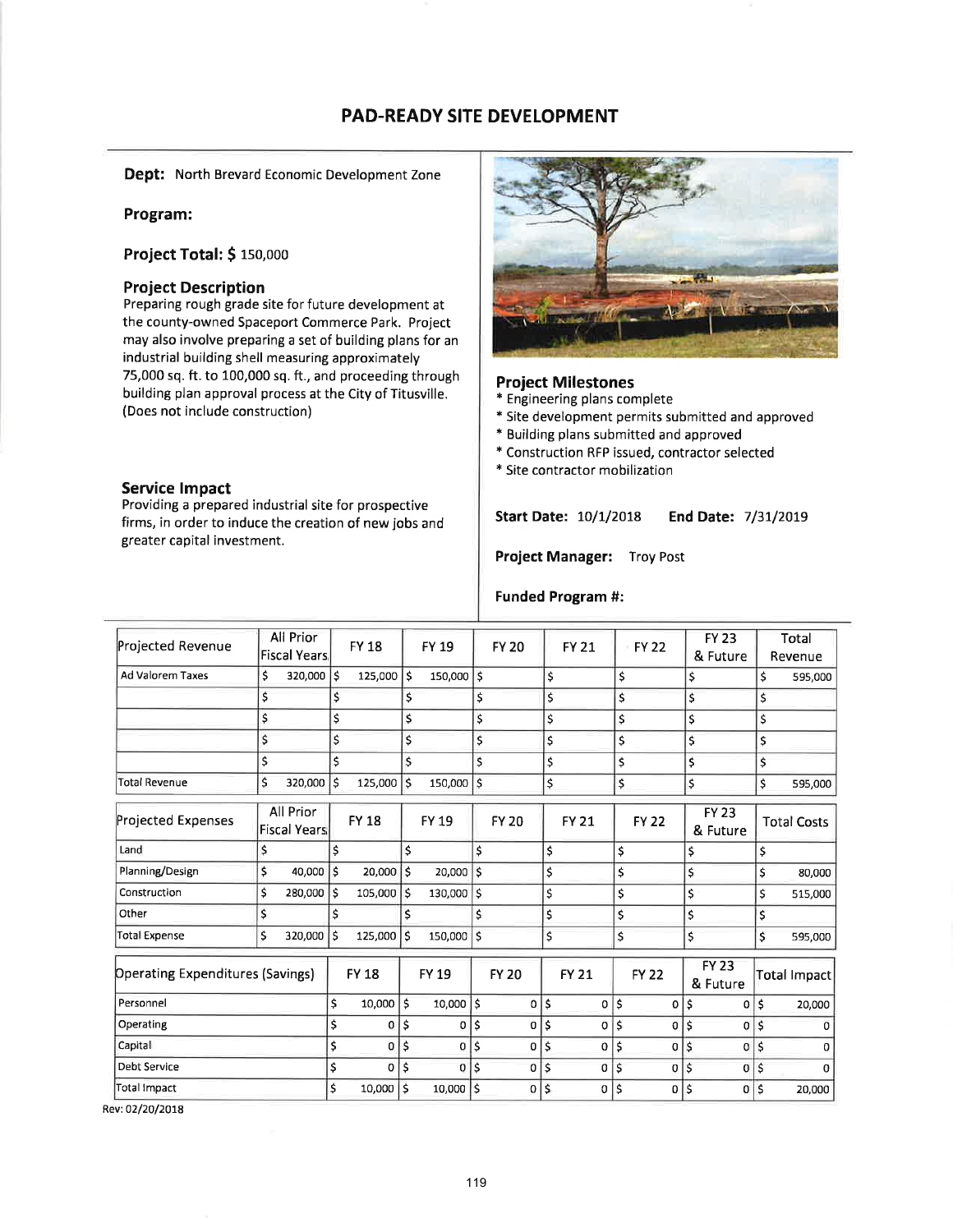# **EXISTING COMMERCIAL/INDUSTRIAL SITE REDEVELOPMENT**

Dept: North Brevard Economic Development Zone

#### Program:

**Project Total: \$ 25,000** 

#### **Project Description**

Providing assistance in assessing and/or mitigating site issues in connection with redevelopment of an existing commercial or industrial site (s), including aid with architectural assistance.

#### **Service Impact**

Inducing owners to redevelop existing blighted commercial and industrial property, as a means of creating greater capital investment in the area.



#### **Project Milestones**

- \* Identify site
- \* Obtain permission from property owner for
- architectural design assistance
- \* Commission design work

**End Date: 9/1/2019 Start Date: 10/1/2018** 

Project Manager: Troy Post

#### **Funded Program #:**

| Projected Revenue                       | All Prior<br><b>Fiscal Years</b> |                                  |    | <b>FY 18</b> |                    | <b>FY 19</b> |    | <b>FY 20</b> |    | <b>FY 21</b> | <b>FY 22</b> |              | <b>FY 23</b><br>& Future |    | <b>Total</b><br>Revenue |
|-----------------------------------------|----------------------------------|----------------------------------|----|--------------|--------------------|--------------|----|--------------|----|--------------|--------------|--------------|--------------------------|----|-------------------------|
| <b>Ad Valorem Taxes</b>                 | \$                               | 25,000                           | \$ | $50,000$ \$  |                    | 25,000       | ١ś |              | \$ |              | \$           |              | \$                       | \$ | 100,000                 |
|                                         | \$                               |                                  | \$ |              | \$                 |              | \$ |              | \$ |              | \$           |              | \$                       | \$ |                         |
|                                         | \$                               |                                  | \$ |              | \$                 |              | \$ |              | \$ |              | \$           |              | \$                       | \$ |                         |
|                                         | \$                               |                                  | \$ |              | \$                 |              | \$ |              | \$ |              | \$           |              | \$                       | \$ |                         |
|                                         | \$                               |                                  | \$ |              | \$                 |              | \$ |              | \$ |              | \$           |              | \$                       | \$ |                         |
| <b>Total Revenue</b>                    | \$                               | 25,000                           | \$ | 50,000       | $\mathsf{\hat{S}}$ | 25,000       | \$ |              | \$ |              | \$           |              | \$                       | \$ | 100,000                 |
| <b>Projected Expenses</b>               |                                  | All Prior<br><b>Fiscal Years</b> |    | <b>FY 18</b> |                    | FY 19        |    | <b>FY 20</b> |    | <b>FY 21</b> |              | <b>FY 22</b> | <b>FY 23</b><br>& Future |    | <b>Total Costs</b>      |
| Land                                    | \$                               |                                  | \$ |              | \$                 |              | \$ |              | \$ |              | \$           |              | \$                       | \$ |                         |
| Planning/Design                         | \$                               | 25,000                           | \$ | 50,000       | Ś                  | 25,000       | Ś  |              | \$ |              | \$           |              | \$                       | \$ | 100,000                 |
| Construction                            | \$                               |                                  | \$ |              | \$                 |              | \$ |              | \$ |              | \$           |              | \$                       | \$ |                         |
| Other                                   | \$                               |                                  | \$ |              | \$                 |              | \$ |              | \$ |              | \$           |              | \$                       | \$ |                         |
| <b>Total Expense</b>                    | \$                               | 25,000                           | \$ | 50,000       | ۱Ś                 | 25,000       | \$ |              | \$ |              | \$           |              | \$                       | \$ | 100,000                 |
| <b>Operating Expenditures (Savings)</b> |                                  |                                  |    | <b>FY 18</b> |                    | <b>FY 19</b> |    | <b>FY 20</b> |    | <b>FY 21</b> |              | <b>FY 22</b> | <b>FY 23</b><br>& Future |    | <b>Total Impact</b>     |
| Personnel                               |                                  |                                  | \$ | 5,000        | Ś                  | $5,000$ \$   |    | 0            | \$ | 0            | \$           | $\mathbf 0$  | \$<br>0                  | \$ | 10,000                  |
| Operating                               |                                  |                                  | \$ | o            | \$                 | 0            | \$ | $\mathbf 0$  | \$ | $\sigma$     | \$           | 0            | \$<br>0                  | \$ | n                       |
| Capital                                 |                                  |                                  | \$ | $\Omega$     | \$                 | $\Omega$     | \$ | $\Omega$     | Ś  | 0            | \$           | 0            | \$<br>0                  | \$ | 0                       |
| <b>Debt Service</b>                     |                                  |                                  | \$ | 0            | \$                 | 0            | \$ | 0            | \$ | 0            | \$           | 0            | \$<br>0                  | \$ | n.                      |
| <b>Total Impact</b>                     |                                  |                                  | Ś  | 5,000        | \$                 | $5,000$ \$   |    | 0            | \$ | 0            | \$           | 0            | \$<br>0                  | Ś  | 10,000                  |
|                                         |                                  |                                  |    |              |                    |              |    |              |    |              |              |              |                          |    |                         |

Rev: 02/20/2018